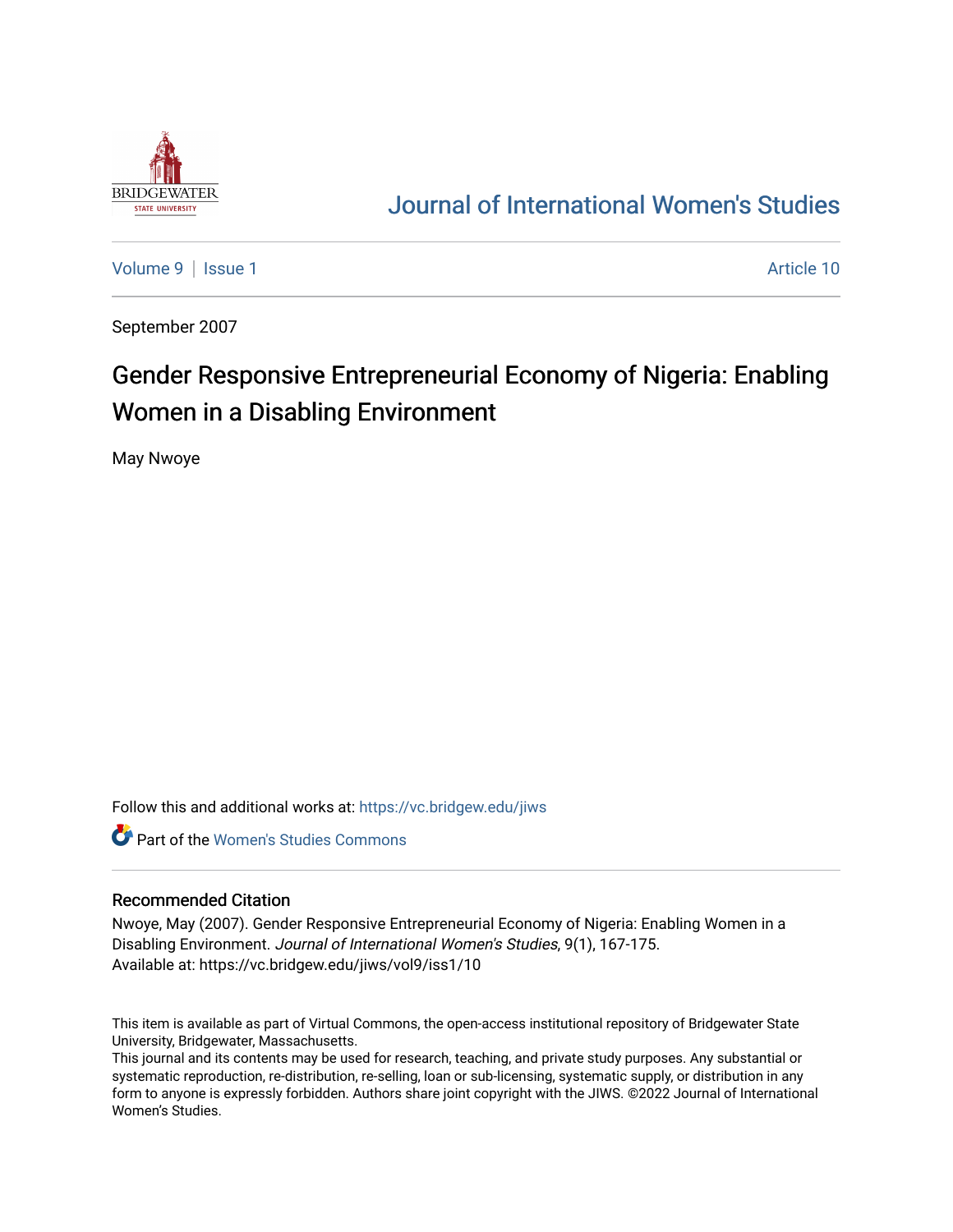This journal and its contents may be used for research, teaching and private study purposes. Any substantial or This journal and its exhibition of Distribution, research change and processed burger religionships and its constantial or to anyone is expressly forbidden. ©2007 Journal of International Women's Studies.

### **Gender Responsive Entrepreneurial Economy of Nigeria: Enabling Women in a Disabling Environment**

By May Nwoye<sup>1</sup>

#### **Abstract**

Growth and development are among the most exciting subjects in economics, and the application of their principles to developing countries especially the African economies, is both needed and timely. In Nigeria, women have historically been disadvantaged in accessing not only material resources like property and credit, but also have been deprived of resources like education, market information and modern technology. All of these factors have negative implications for the type of enterprises that women are engaged in. This paper highlights the various economic constraints faced by women in Nigeria, as a result of limitations imposed on them by nature and culture; It calls for removal of gender-related obstacles in order to facilitate the creation of enterprises by women, as well as improving their general education, and entrepreneurial skills. The paper argues that gender imbalances in access to education and productive resources have important implications, not only for equity, but also for economic output, productivity, food security, fertility, and child welfare. It further recommends genderspecific activities and affirmative action, whenever women are in a particularly disadvantageous position. The paper concludes that mainstreaming gender into budget and policy design will provide women access to support services they require to develop the necessary confidence, explore alternative business ideas and entrepreneurial strategies that will stimulate, not only the Nigerian economy, but the people's way of life.

*Keywords:* Entrepreneurial Economy, Nigeria, Women and economics

#### **Basic challenges**

 Nigerian women, like their counterparts in other parts of Africa traditionally have multiple responsibilities as mothers and producers and therefore tend to engage in activities that are home-based and less risky. These have negative implications, as low risk activities are often those, which produce limited returns. The reduced physical mobility of many of the women who operate in this category also often prevents them from seeking out information on better economic opportunities. Generally however, the self-employed earn less than their counterparts in paid employment (U.S. Small Business Administration (1997). Although many people chose self employment because it seems to offer them greater independence and flexibility, Nigerian women who engage in micro and small enterprises started their businesses to overcome gender discrimination and economic disadvantages including the challenges of poverty and its consequences. Hence these groups of entrepreneurs find it more convenient to engage in the trade and service sectors and have low representation in the small-scale manufacturing sector. A situation that is attributed to factors such as: low levels of education, lack of opportunities for training; as well as meager financial and human capital. Some of the driving forces behind them starting a business include: household subsistence needs: like food, clothes, education of children, unemployment; family pressures on girls to earn their own living

Journal of International Women's Studies Vol. 9 #1 November 2007 167

 $\overline{a}$ 

<sup>&</sup>lt;sup>1</sup> Bursary Department, University of Benin, PMB 1154, Benin City, Nigeria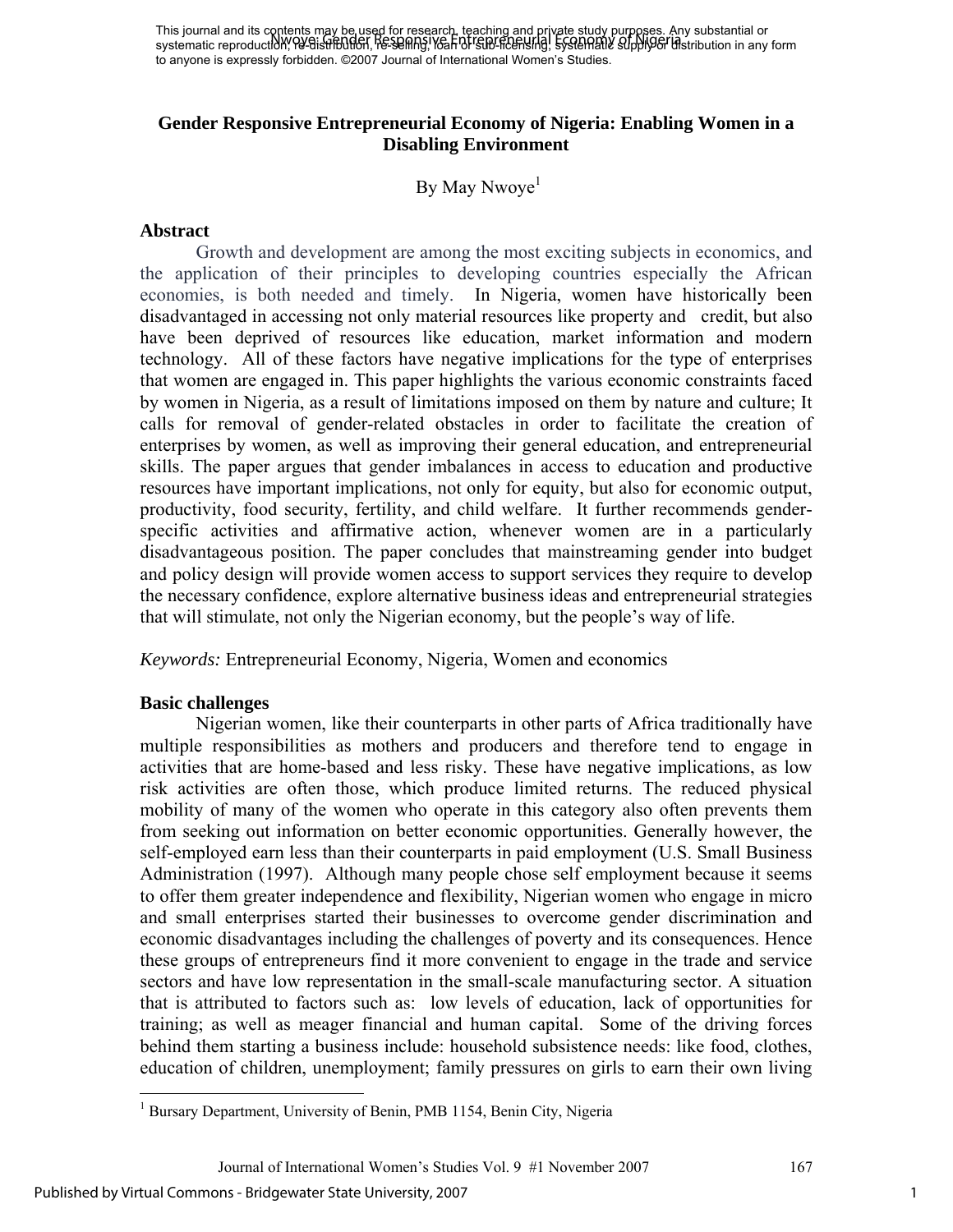among others. Invariably, these women are naturally entrepreneurial by their active handling of risks and uncertainties in order to meet the challenges imposed on them by unequal access to socially and economically valued goods, opportunities, resources and other rewards. However, in the long run, the equal participation of men and women in these matters depends on strategic measures, that is, policy and institutional changes needed to tackle the root cause of gender inequalities and remove the constraints to women's involvement in economic development.

### **Objective**

The main objective of this paper is to raise consciousness among policy makers, investors, bankers, women and men in Nigeria, to the fact that women's entrepreneurship represents an untapped reservoir for job creation, economic growth and social cohesion. The paper also seeks to suggest that official steps should be taken towards incorporating gender budgeting in the policymaking process and determining appropriate measures for strengthening women's participation in making Nigeria an entrepreneurial economy.

# **Conceptual Issues**

Gender relates to concerns, capabilities, societal roles or other differences and divisions between women and men, especially the relative weight of biological and physical difference as distinct from culture and socialization as a cause of those distinctions. The United Nations Economic and Social Council (ECOSOC 1997), defined the concept of gender mainstreaming as the process of assessing the implications for women and men of any planned action, including legislation, policies or programs in any area and at all levels. It is a strategy for making the concerns and experiences of women as well as of men an integral part of the design, implementation, monitoring and evaluation of policies and programs in all political, economic and societal spheres, so that women and men benefit equally, and inequality is not perpetuated. The ultimate goal of mainstreaming is to achieve gender equality.

Entrepreneurship refers to the qualities and characteristics normally expected of a successful entrepreneur. It includes perception of new economic opportunities, taking initiative, creativity and innovation, the ability to turn a given resources and situations to practical account and acknowledgement that failure is possible. Entrepreneurship development on the other hand refers to training and other support services incorporated within a structured program, designed to assist individuals and groups interested in becoming entrepreneurs and starting small businesses. Gender mainstreaming in an entrepreneurial economy is therefore the activities specifically designed to promote equal access by women and men to economically valued goods, opportunities, resources and rewards, including those that address access to loans, credit, raw material, information and technology.

# *Gender Issues in Participation*

The equal participation of men and women in policymaking, economic and sectoral analysis, project design and management can be impeded by cultural and legal constraints tilted against women's involvement, and relative lack of time caused by their workload and multiple roles. Women entrepreneurs are more likely to use part of their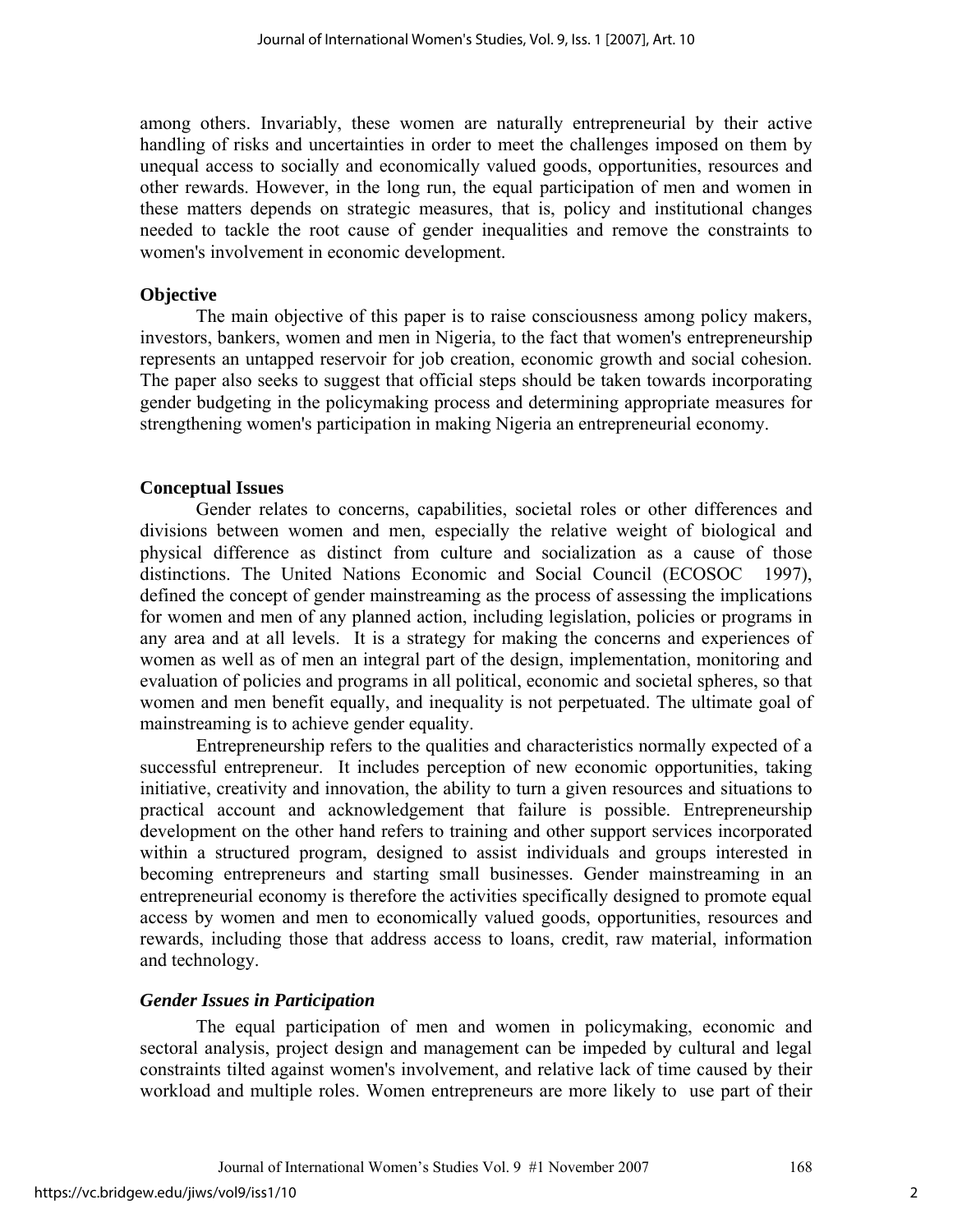profits to encourage social activities (especially in education and health). Employed women typically use their wages to clothe, feed, educate their families, and transform their communities.

Nigerian women as a group of social actors, have tremendous capacity of human resources Nwoye (2002). If participatory development is to benefit from women's contributions and meet the particular needs of women, a range of strategic and practical measures must be taken to overcome the barriers limiting their progress. And overcoming these systemic biases requires a proactive approach. Experience in participatory development has made clear that, specific steps must be taken to ensure the equal participation of men and women, where women are often excluded.

## **Entrepreneurship as a model factor of development**

Societies that have studied and applied entrepreneurial economy, such as Japan, Australia and some South-Eastern Asian countries, are witnessing an unprecedented economic growth. These countries have moved from a traditional economy, characterized by paternalism or domestic management to a dynamic, innovative, future-oriented and entrepreneurial management. .Entrepreneurship as we know constitutes a discipline, a set of knowledge with principles, practices and methods. Nigeria can learn the theories of entrepreneurship and practice them. The important principles that can make the difference in implementation include the following:

- 1 The purposeful and systematic entrepreneurial activity for women and men can begin with the analysis of the opportunities which needs a plan, a vision and a goal.
- 2. It requires the mastery of the product, the service or the environment. But, to achieve this principle, one has to work hard, to acquire knowledge, to face the risk and uncertainty and to search for change and opportunities.
- 3. Innovation can occur by exploring the following sources: unexpected success, failure or event occurring in the environment; new needs; change in the structure of the industry or the market; change in the demography, in perception or in values; availability of new knowledge, technology, etc…
- 4. Entrepreneurship can be applied in an existing business, in public institution or in a new venture. In an existing business, one talks about entrepreneurial management. This means applying entrepreneurial principles and practices into management

Entrepreneurial management requires policies, practices and strategies. How the theory, concepts, practices and principles of innovation and entrepreneurship can be applied by men and women, to enhance the business sector that determines the growth of the economy. The competitive and market-oriented economies are becoming the model of today's global economy. With innovation and entrepreneurship there is diversity, variety and multiple choices. A society without entrepreneurship is a dead society.

The question is then, how can Nigeria, full of dynamism and aspiration, as well as abundant in resources, embark on the innovative and entrepreneurial activities and strategies in order to stimulate its economy?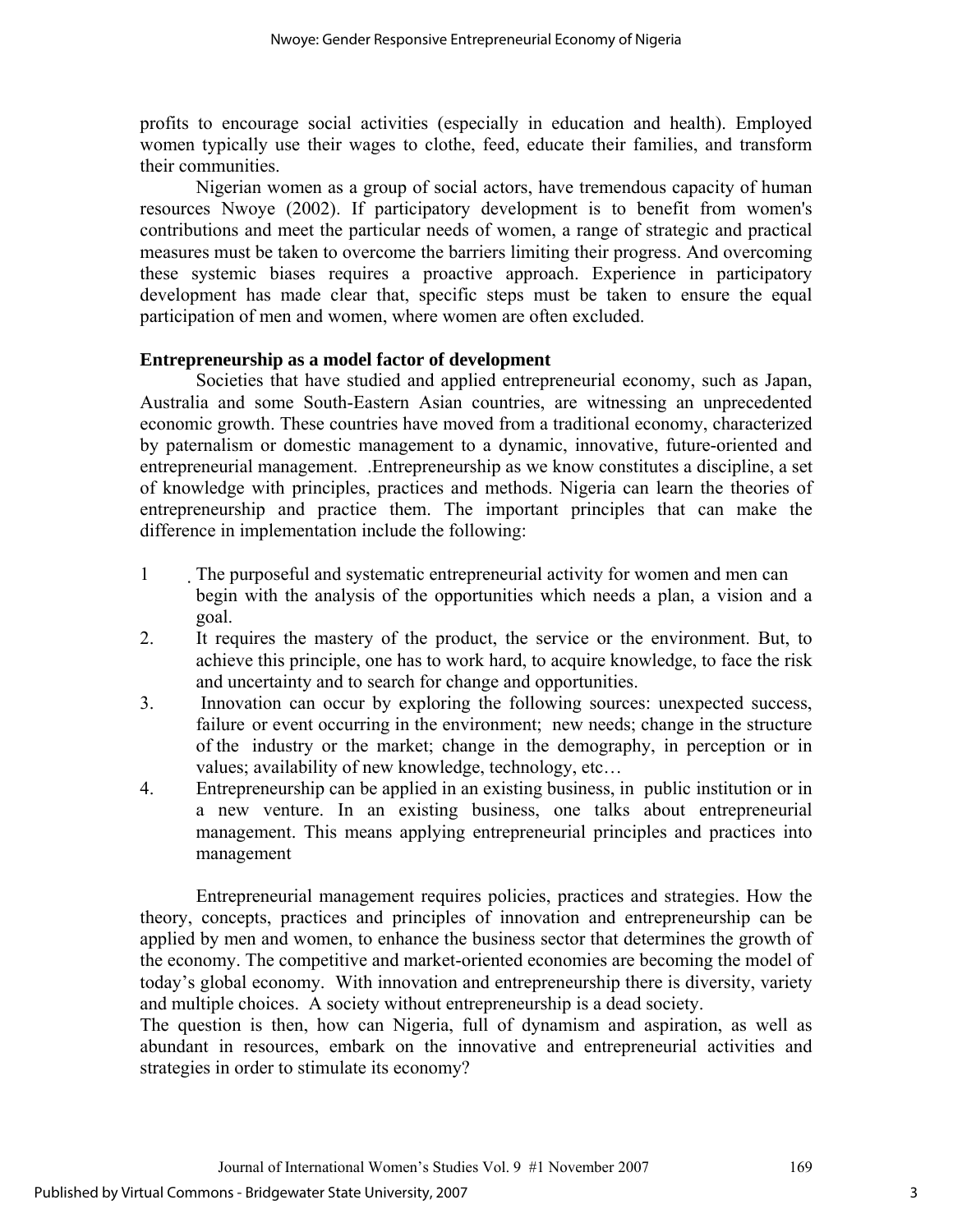## *Some characteristics of the Nigerian Nation*

Nigeria is the largest country in African continent. Its population consists of over 120 million inhabitants, of which, almost half the population is youthful. Nigeria is endowed with immense natural resources, such as oil, gas, mineral, forest, fertile land, water, fisheries among others. It has built and developed schools and universities, hospitals, roads, air and seaports, rail roads, telecommunication and postal infrastructures, banks, industries and various types of businesses. Several multinational companies operate in Nigeria, especially in food industry, banking, commerce, exploitation of natural resources. Although its share in the global economy is still small consisting of a single commodity exportation-oil, mainly in exportation, Nigeria's import is very much expanding. Companies are growing and the demand is highly increasing.

However, at this era of democratization, privatization, and free market, Nigeria's economy can also turn-around. The major problem menacing the economic stance of the country is corruption of various natures. The question now is, how best to mobilize energy, expertise and resources which Nigeria has in abundance, to stimulate its economic systems. Applying these efforts in small and middle sized businesses will likely increase productivity, and ultimately improve the social life and economic welfare of Nigerian populations. With over half the population of Nigeria being female gender, one wonders if Nigeria can actually achieve the desired accelerated economic growth with half its citizen being marginalized in policy planning and economic resource management matters.

In the publication, "*Can Africa Claim the 21 Century?*" A World Bank study (2000), reported obvious conclusions that: (1.) Gender inequality is both an economic and a social issue; and (2.) That greater gender equality could be a potent force for accelerated poverty reduction in Africa (Dear 2000). Dear further stated that women are development agenda that seeks to reverse over three decades of economic decline in Africa. Given the dire prospects for poverty reduction in Africa, the continent must exploit all available opportunities for reducing poverty. Successful strategies include promoting the private sector and women enterprise development, as well as reducing gender inequality. With women comprising 52% of Africa's estimated 805 million people, women's empowerment is imperative for Africa's sustainable growth. This assertion surely holds true for Nigeria which is the most populous country in Africa.

Experiences in other regions of the world also show that empowering women as economic actors, especially in small and medium-sized enterprises (SMEs), can be a powerful mechanism for economic development and consolidation of democracy. As Kofi Annan has aptly stated,

Study after study has shown that women do not play a central role. When women are fully involved, the benefits can be seen immediately: families are healthier and better fed; their income, savings and reinvestment go up. And what is true of families is also true of communities and, in the long run, of whole countries…… (Kofi Annan 2003)

Julio Gogoy in expressing the need and benefits of enhancing women's access to financial sources as well as fostering economic diversification and growth stated that the economic

Journal of International Women's Studies Vol. 9 #1 November 2007 170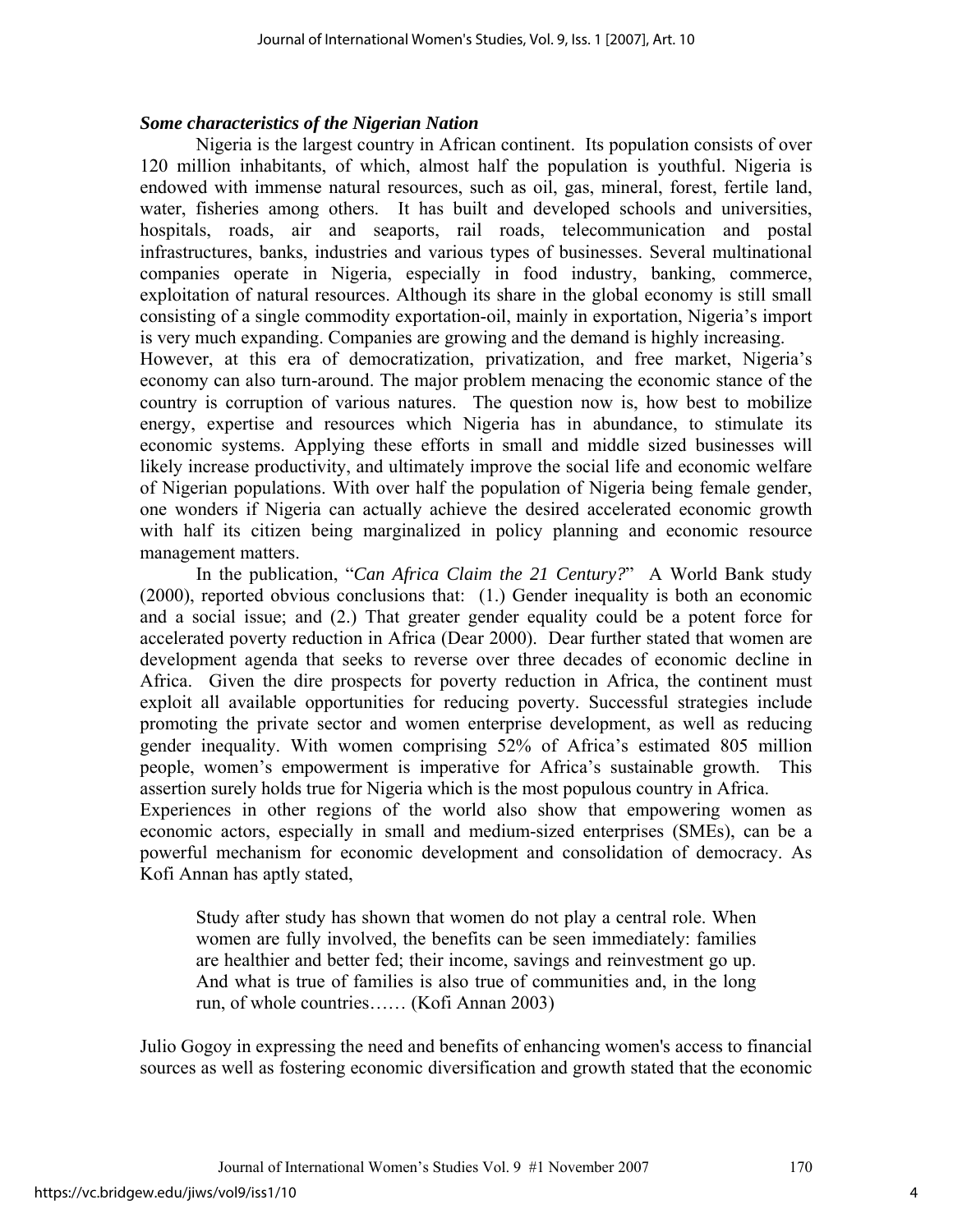and professional empowerment of women can trigger development in the society as a whole. In her words,

In the United States, women create twice as many enterprises as men, and the job creation at enterprises owned by women is larger than that of men in the top 500 hundred companies (Gogoy 2005).

She concluded as follows "We want to reach out not only to policy-makers, but also to potential women entrepreneurs and other stakeholders so as to raise awareness of the benefits."

Nigerian government has actually acknowledged the importance of mainstreaming women in the national development process and has initiated steps towards realizing this objective. But, although integrating women to the process of economic decision-making is presumably high in the national agenda, the level of implementation has not been so remarkable.

### **Entrepreneurship for Nigerian women and politics of inclusion**

As discussed earlier, entrepreneurship is the creation and the production of new resources. A new venture starts with an idea. The subject of entrepreneurship stems primarily from the discovery by economic analysts that small firms contribute considerably to economic growth and vitality. As the women population grows in Nigeria, the need becomes more urgent than ever to stimulate the resources that women represent considering the needs and pressures on them as mothers and producers. Entrepreneurship creates jobs, leads to new knowledge and new competence. Entrepreneurship can be applied in private sector as well as in public institutions, in existing business, in new venture alike. It includes everybody in the business, from the top to the bottom. Through entrepreneurship, women and men create wealth and satisfy needs. A country needs innovation and entrepreneurship to expand and increase its productivity and its competitiveness. Innovation is an integral part of entrepreneurship. It deals with the introduction of, new ways of doing things or new ideas, changing the value and the use of resources in order to better satisfy consumers. Although innovation and creativity have no gender, African women are by nature innovators. They can easily create something from nothing in attempt to assist in family needs. And so by extension, Nigerian women are natural entrepreneurs and presently they dominate the informal sector business in the country. One major characteristic of entrepreneurship is the fact that it shifts resources from area of low productivity to higher productivity and yield. In giving Nigerian women entrepreneurs the necessary support and incentive, given their natural endowment in creativity and innovation, they can easily device new ways, new methods and techniques in their areas of specialization.

### **Cooperation in entrepreneurship**

It is known that Japan and the East Asian countries did not carry out alone their development efforts. Many foreign companies and investors worked with these countries. These countries benefited from the expertise, the technology and the investment from abroad. Africa can not develop without external support in various areas. Nigeria needs experiences and expertise of other countries in innovation and entrepreneurship. The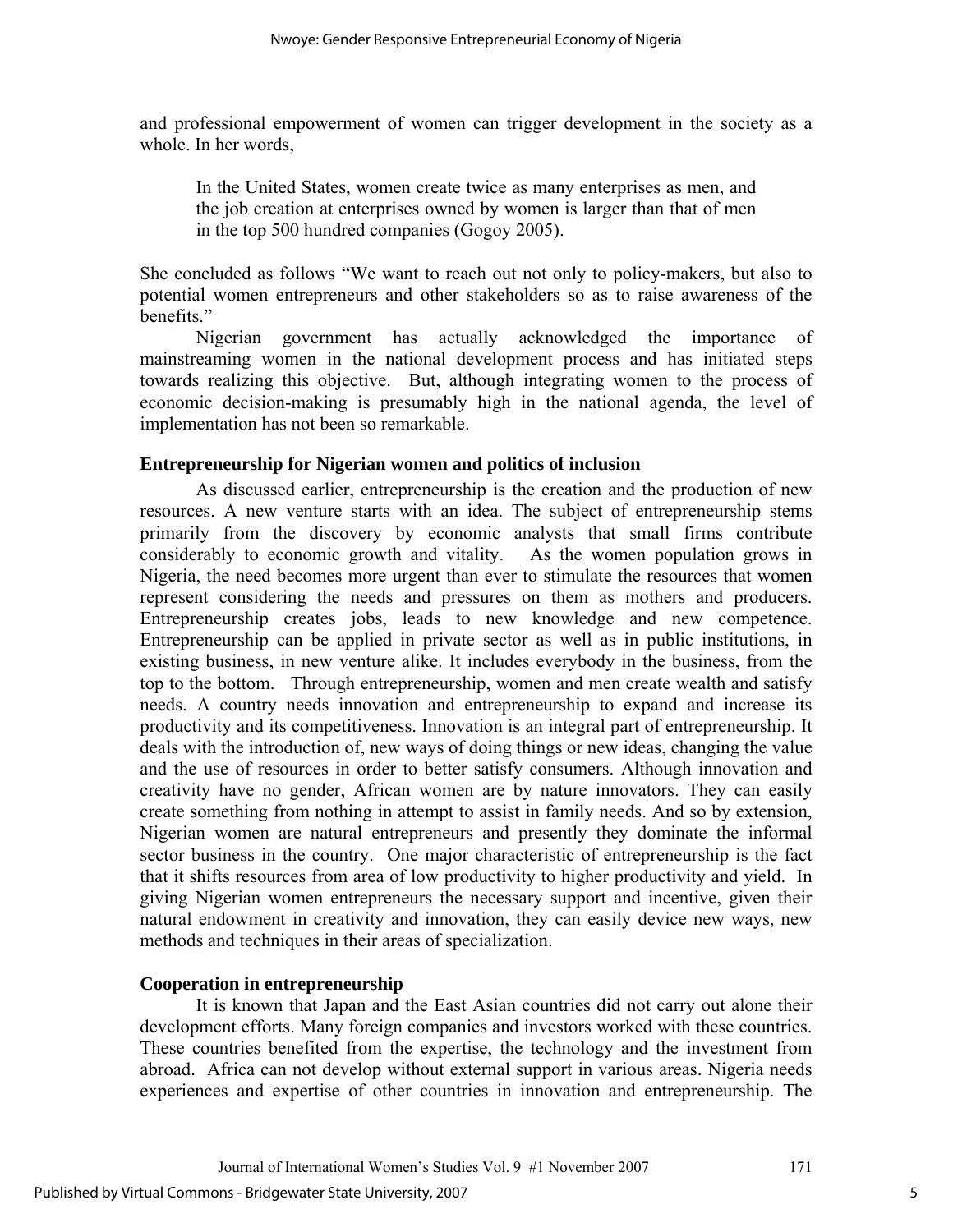entrepreneurs need to work closely and in joint venture with foreign companies to introduce new methods, practices and principles. Nigeria needs not only investment but also cooperative business or joint venture. The hope is that, through the new mechanisms, such as gender-mainstreaming, each contributor will concentrate on the skill and expertise in his/her familiar terrain. Other countries will not only understand better Nigeria's need and economic potentiality but also will open doors to partnership and cooperation with Nigerian economy. The experiences gained by other continents or countries in applying innovative and entrepreneurial principles and practices to improve their economies are needed to stimulate, guide and sustain the mounting and growing economy such as Nigerian's. Our economy, still fragile, needs the support of partners to lunch and sustain it.

 This period of freedom in Nigeria with the return of democracy should also be used for economic revolution: new ideas, culture, and attitude towards a new improved economy. There is a need for change toward a Nigerian dynamic and competitive economy based on productivity, new technology, innovation and entrepreneurial management. Nigeria needs not to imitate other countries but to search for new and good methods and practices which fits into its cultural context. Success in women entrepreneurship can not only revolutionize Nigerian economy but also can lead the nation to an innovative and dynamic society. Entrepreneurial activities impact the whole society in alleviating poverty, improving individual life and the welfare of the entire population.

### **Building bridge across gender barriers**

The business links for women programs, must necessarily link new entrepreneurs with experienced business advisory agencies who will provide advice on preparing a business plan and applying for credits. Women entrepreneurs will also be offered ongoing support for their business activities. That way a relatively more equitable distribution of resources can begin to emerge. (Nwoye 1995).

Many women entrepreneurs face barriers in language, culture and lack of credit history when accessing business financing. Through partnership with their own links it is possible to assist new women entrepreneurs to remove those barriers and become contributive members to the local economy. Business links for women in business can foster the entrepreneurial spirit that can improve the economic health of our nation. These joint partnerships will create unique opportunity for credit unions to share expertise and resources to help women get the skills they need to develop sound business plans and achieve their goals and serve the nation as well as potential for export.

### **Addressing Gender Issues in Entrepreneurship in Nigeria**

Considering the economic progress achieved in some other countries, we strongly believe that one of the best ways to revolutionalize Nigeria's economy is to embark in an innovative and entrepreneurial economy. This new conception and practice of economy, coupled with gender mainstreaming, can have a tremendous impact not only on business but also on the entire Nigerian way of life.

A more systematic approach is necessary in taking steps to incorporate gender into planning, monitoring, training, extension, resource allocation and also there is a need to modify its organizational structure to ensure that gender issues in Nigeria are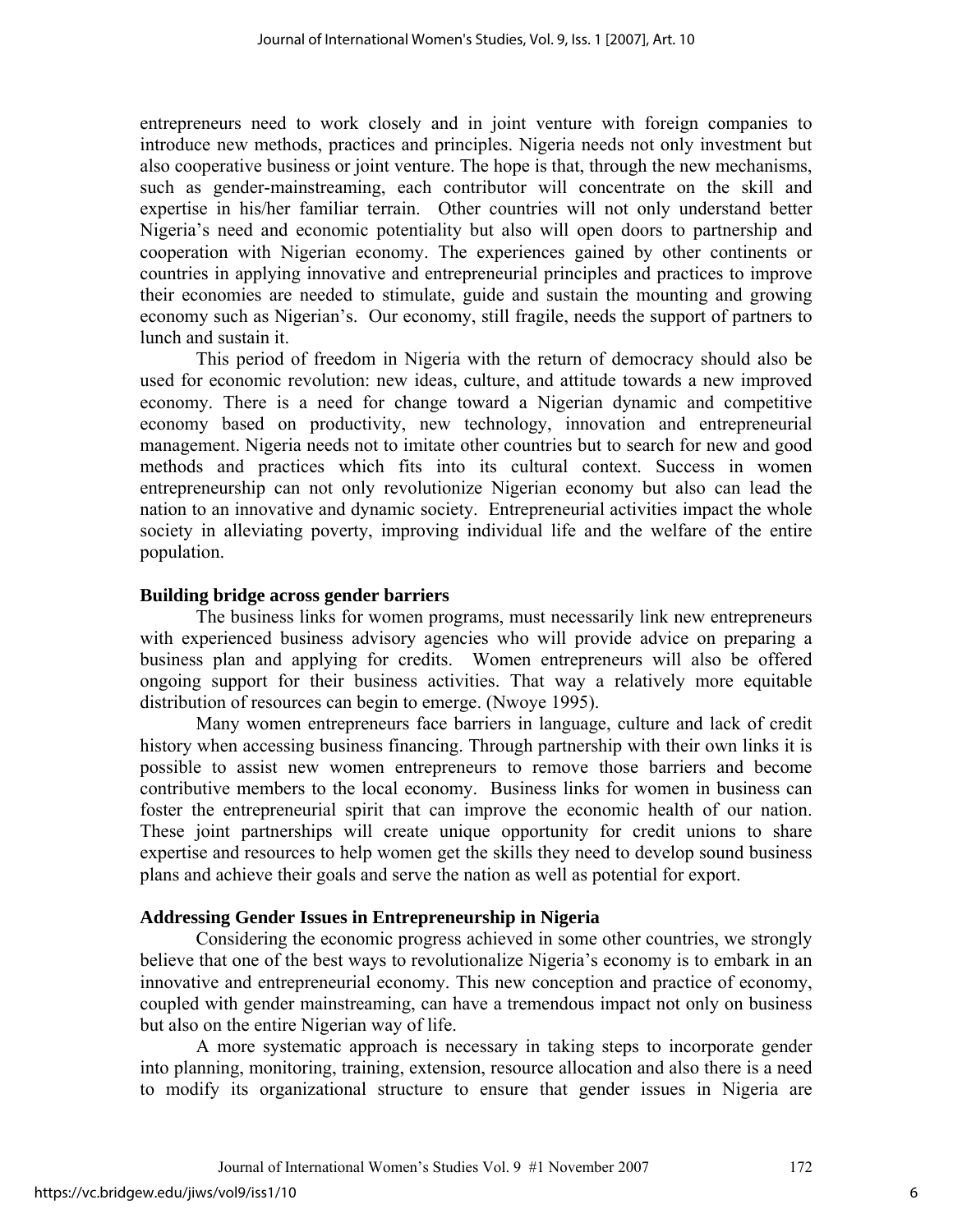addressed effectively. It may require changes in goals, strategies, and actions so that both women and men in Nigeria can influence, participate in, and benefit from development processes.

### **Women entrepreneurship: a vehicle for making contributions**

In a society like Nigeria, with such a diverse and multiethnic citizenry, efforts of various institutions must be galvanized to the achievement and maintenance of social strength and harmony. Programs to achieve this include using a percentage plan to promote gender equity, innovation and entrepreneurship. Gender asymmetry within Nigerian social and economic structures, including constraints faced by women, therefore, provide further justification for gender specific measures to correct imbalances and removal of impediments and hence streamline areas of incentives. More than ever before, women are the driving force behind small business and local economies. Any government that is committed to turning entrepreneurial ideas into dynamic businesses to create jobs and export opportunities must recognize the impact of women and small enterprises.

Interventions must be activities that specifically target women, examples of such measures include:

- Legal reforms granting women equal rights to land tenure and ownership
- Incentives to encourage the enrollment of more girls in secondary schools
- Efforts to make government agencies more accountable to women in matters affecting them.
- Facilitating the participation of women in specific projects or activities in public institutions and agencies at both Federal and State level.
- Determining constraints operating against women's active involvement in economic activities through a combination of quantitative surveys and qualitative social assessments.
- Assessments must be designed specifically to elicit the views of women.
- Introduction of gender responsive budgeting as a framework for gender mainstreaming by the government of Nigeria.

# **At the Policy Level**

Quite agreeably, gender issues are receiving a certain degree of attention in Nigeria's economic sector, which provides the framework for its policy inclusion of women in some areas. But it is still rare, however, for women's opinion to be sought explicitly in policy making area in Nigeria. So what is more important now is, the development and institutionalization of tools and approaches for gender budgeting. Through such intervention, a model for involving women in policy making will emerge and such a model could be replicated in other federal sectors and States in Nigeria.

# **At the Institutional Level**

Designing and implementing gender-responsive policies effectively depends on developing appropriate institutional capacity, including changes in the responsible public agencies. In Nigeria today, there are limited, women's programs that are peripheral to mainstream activities. Whenever socio-cultural constraints seem severe, promoting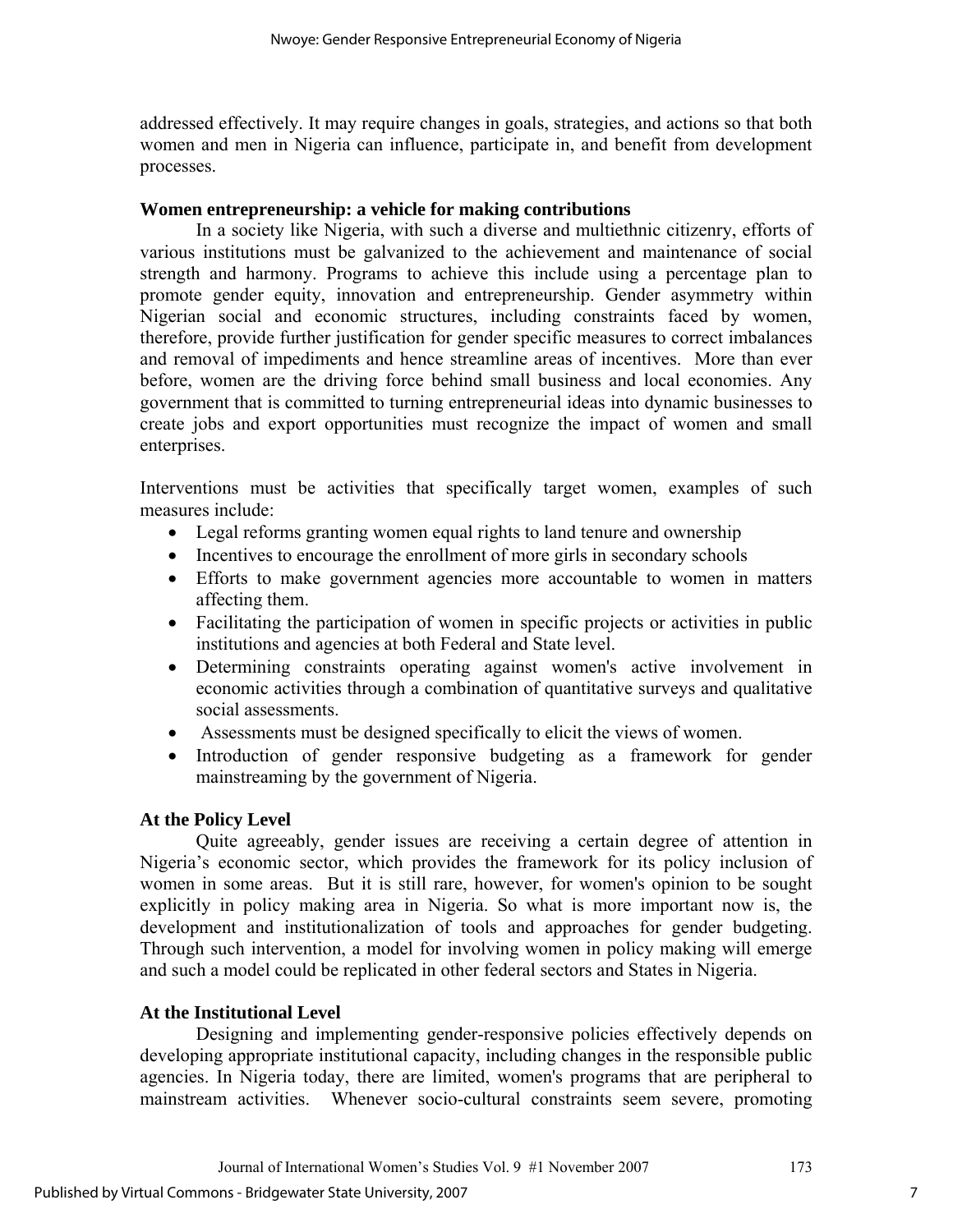separate units within government ministries to provide segregated women's services may be the only workable strategy for gender mainstreaming.

#### **At the Project Level**

If both men and women are to participate in a project, gender issues need to be addressed from the outset, gender constraints identified, and steps taken to ensure that the perspective and concerns of women are incorporated fully in project design. In the meantime, the government agencies promoting entrepreneurship in Nigeria have not necessarily streamlined their agenda for promoting women entrepreneurship. With sufficient general awareness of gender differences and inequities, it is possible to move to a gender approach, incorporating gender in mainstream programs, instituting incentives to create responsiveness to gender differences, and making line agencies accountable to both men and women clientele. Appropriate measures may vary depending on the particular social and political context, the exact nature of the constraints operating against women in a particular area of Nigeria, and the kind of activity in which their participation is sought. Constraints affecting women more than men may include any combination of legal or cultural obstacles, time constraints, lack of access to information, illiteracy, and inadequate means of transportation, limited access to credit; lack of access to land and market. In which case, gender budget should, as a necessity, focus on the establishment of a clear link between women's empowerment objectives and budget allocation.

#### **Conclusion**

Beyond all these, it must be emphasized that there is need to lighten the ordeal surrounding women's access to credit and financing of their enterprises. This element of business start-up, will definitely improve their chances of becoming successful entrepreneurs. In particular, governments, banks, and other financial intermediaries, must embark on specific research on the characteristics, financial needs, and performance of women-owned business, and for equitable treatment of women by all financial institutions and government credit agencies.

There is need also to document knowledge and statistics about women's entrepreneurship activities in Nigeria as a means of improving comparability and facilitating case studies regardless of ethnic, social and cultural peculiarities of the various states of Nigeria.

It is part of endearment to provide business services, training courses and networking opportunities to help women gain employment, access raw material, establish a business, and improve their business and management skills.

Ultimately, this new perspective if properly implemented will not only create wealth for Nigeria, but also improve the quality of life of the people.

### **References**

Dear Alice (2000). *Investment in African Women Entrepreneurs* 

 Leverages Economic Growth (Former US Executive Director), African Development Bank (1994-2000)

Julio Godoy (2005), *Women Entrepreneurs, the Motor for Development*. Conference on Building awareness of women's entrepreneurship in the MENA region, Istanbul July 11-12

Journal of International Women's Studies Vol. 9 #1 November 2007 174